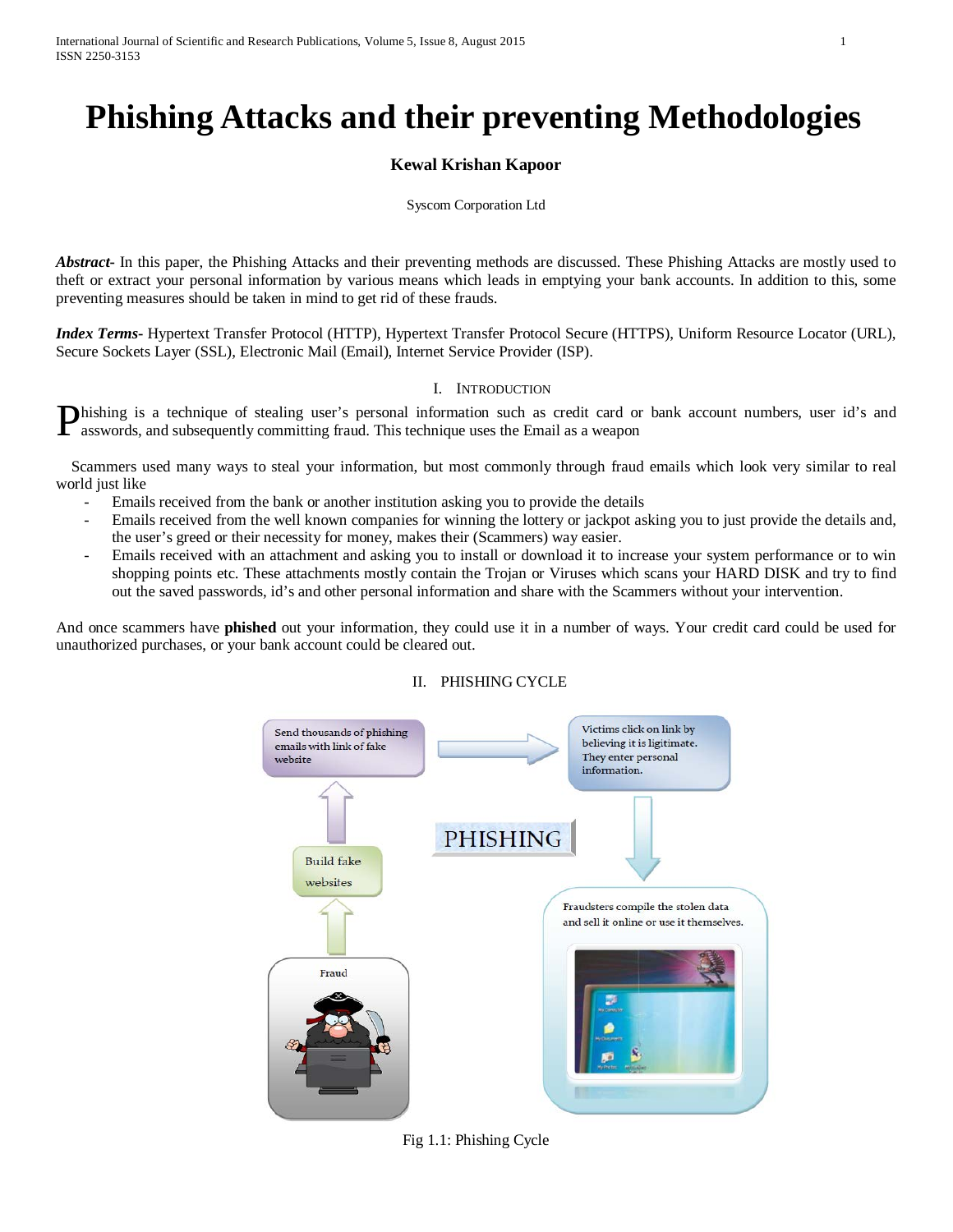## III. PHISHING ATTACKS

Following are the Phishing Attacks which generally used by the Scammers:

#### *A. Man-in-the-middle Attacks*

 This is one of the most successful ways of stealing the customer information through man-in-the-middle attacks. In this case the attacker sits between customer and actual server. Then it read and stores all communications between the systems.

From this particular position as shown in Fig 1.2 the attacker can observe all the transactions.



Fig 1.2: Man-in-the-middle

This attack is being successful for HTTP and HTTPS as well.

How it is conducted:

- In case of HTTP:
	- o The customer connects the fraud server using the link which is received in his email.
	- o Once the link is opened as web page, it looks like the real site, then the customer entered their credentials(User name and Password) to Login
	- o By the same time the attacker's server build the connection with the actual server using the same credentials and entered into it.
- In case of HTTPS:
	- o Attacker creates the SSL connection between the client and their(attacker) proxy server to record all traffic in an unencrypted form
	- $\circ$  By the same time Attackers proxy creates their own SSL connection to the actual server  $\circ$  Once the connection is established then the attackers can use the same credentials as enter-
	- Once the connection is established then the attackers can use the same credentials as entered by the actual user.

## *B. Preset Session Attack*

 In this case, Phishing mail contains a Pre-defined Session ID which is used while connecting with the server. Now the attacker waits for the recipient to connect the server using the same session ID.

Once the recipient completes the authentication, the attacker is ready for raid.

The Fig 1.3 shows how the Preset Session Attack is conducted: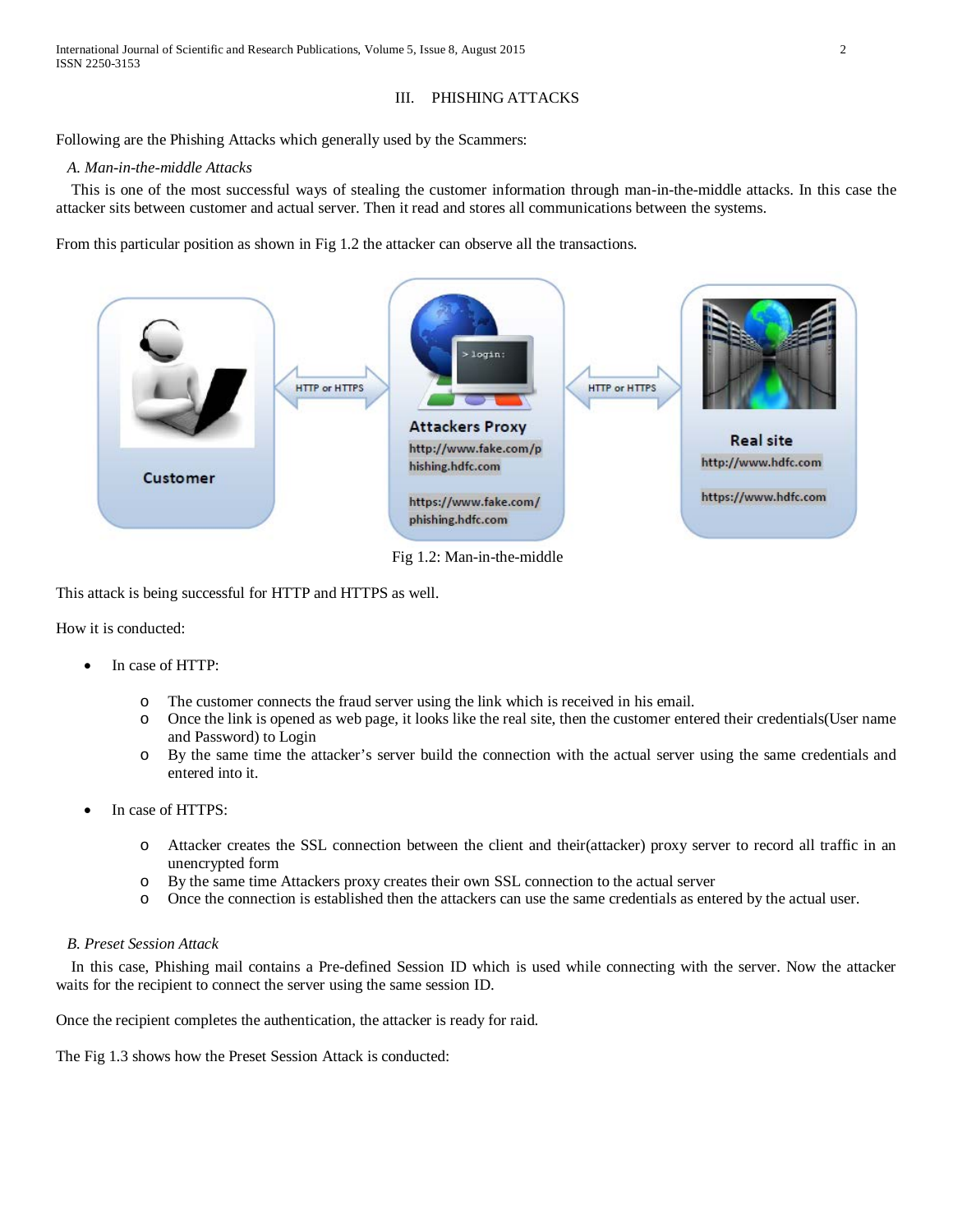

Fig 1.3: Preset Session Attack

As shown in Fig 1.3, when the message recipient open the web page using the ink having session  $ID = 2BCD5679GEJ$ . At the same time the attackers tried to open the same link in every minute with the same Preset session ID and using the condition Login = true as defined in the following link:

<https://hdfcbank.com/netbanking?session=2BCD5679GEJ&Login=True>

Until the recipient not authenticated the link, the error message is shown at attacker's end. Once the authentication is successfully done, the attacker can access the same page and ready for Fund Transfer.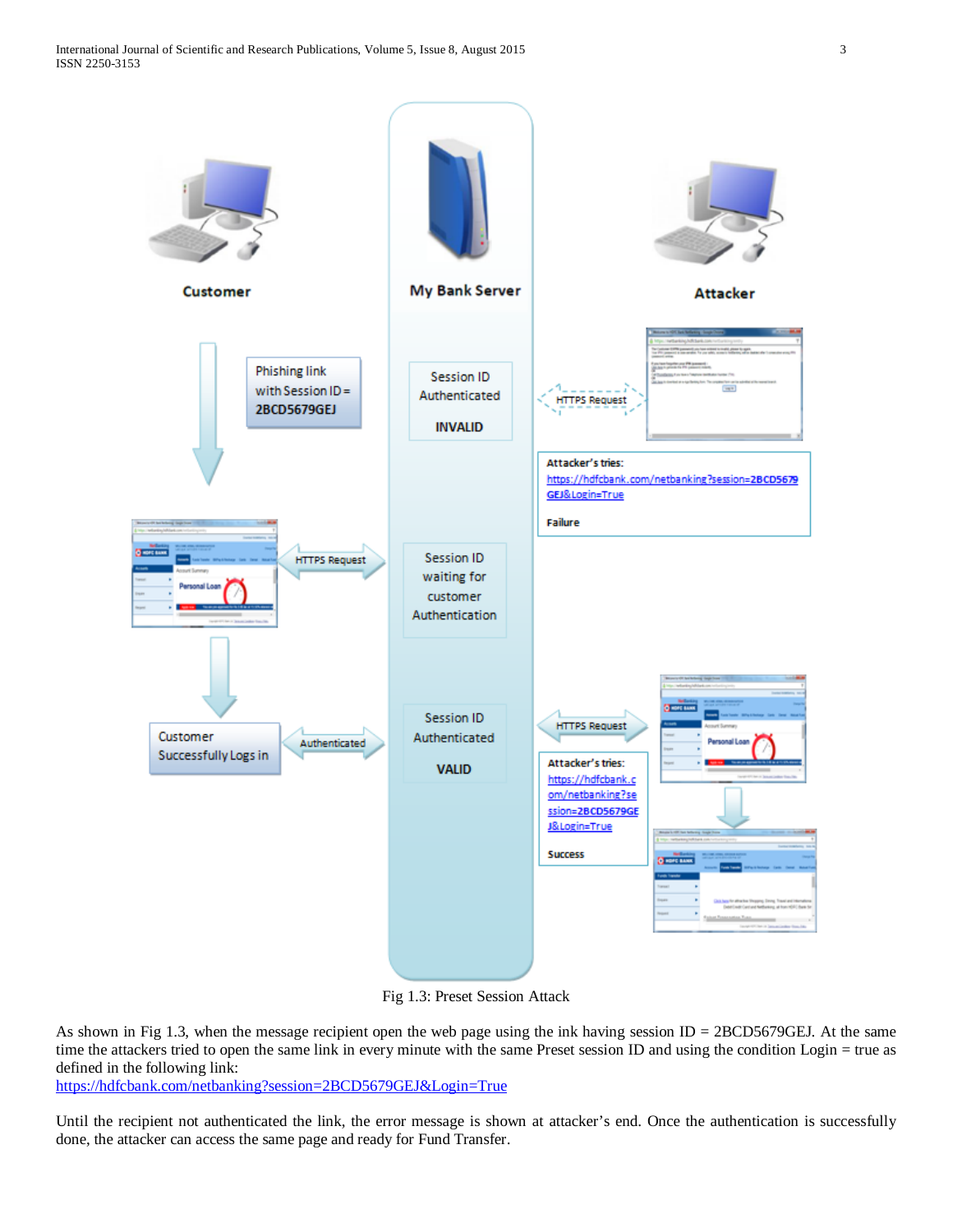International Journal of Scientific and Research Publications, Volume 5, Issue 8, August 2015 4 ISSN 2250-3153

## *C. Trojan Attack*

 This attack is one of the most dangerous and favorite in the attacker's list as they just have to send the attachment or the link consisting of Trojan virus. This virus is too intelligent which do all the programmed activities by their own and provides all the details to the attacker.

How it is conducted:

- i. Attacker's send the attachment or the link via email.
- ii. The content of the email generally Entice the recipient either to download the attachment or follow the link to download it.
- iii. When the recipient double-clicks to open the attachment, the Trojan virus got activated and starts their assigned work.
- iv. It collects the information from your system by scanning it and to memorize or store the key strokes entered using the keyboard while using any web application
- v. After that it sends all the data to the attacker's and also allows the attacker's to remotely control your system. Then the attackers encapsulate all the data and Game is over at the recipient end.



Fig 1.4: Trojan Attack

#### *D. Graphical Substitution*

 In this case, attackers replace the secure padlock and the Zone of the page source by using the images in the URL. Like for **https://** it used the image for padlock as described in Fig1.5,

How it is conducted:

- i. Attacker's send the link via email.
- ii. When the recipient click on the link, the expectation is the server connects with the following URL: <https://www.netbanking.hdfcbank.com/netbanking>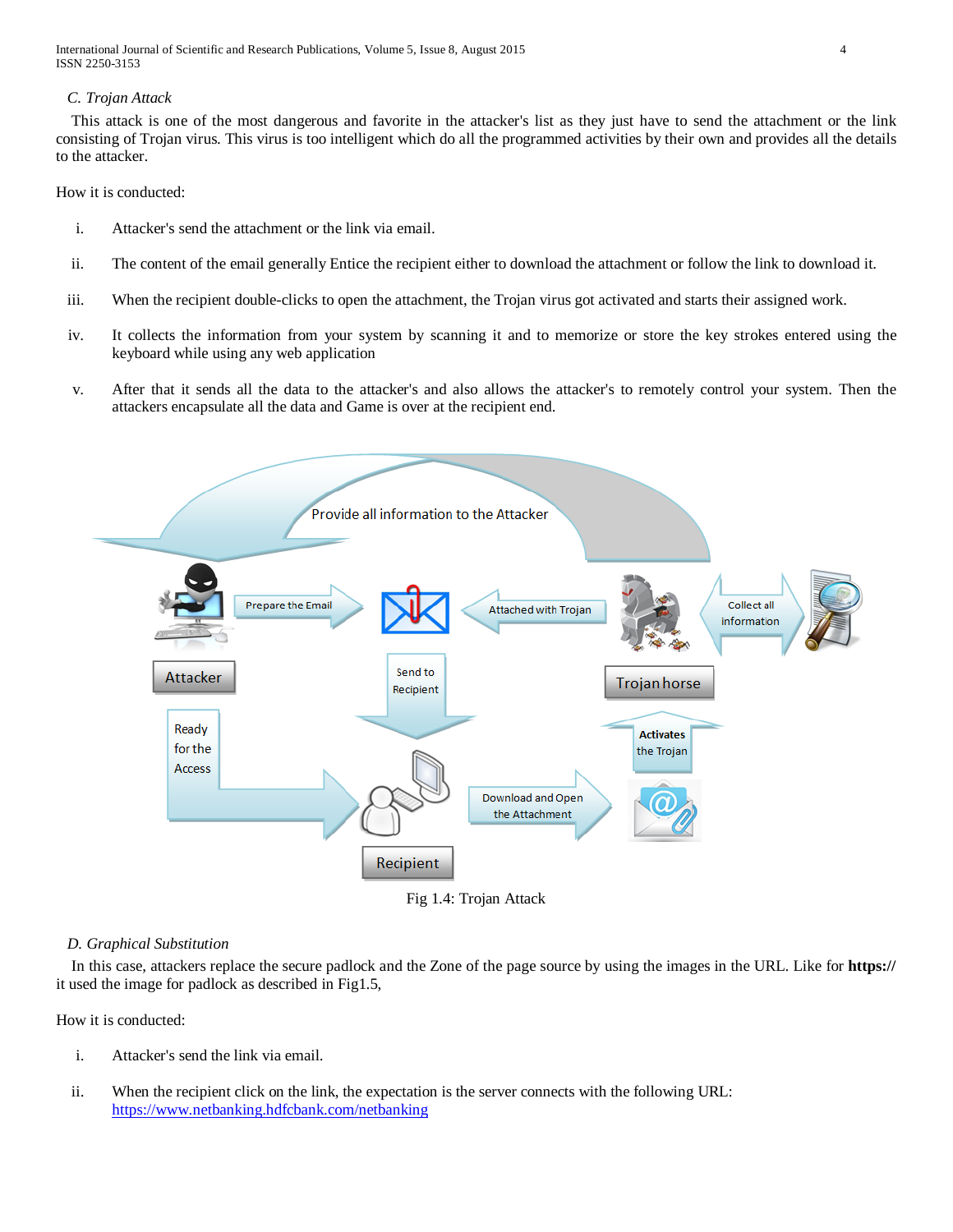But actually the link redirects the recipient to the following fake server [www.netbanking.hdfc\\_upgrade.com/netbanking](http://www.netbanking.hdfc_upgrade.com/netbanking)



Fig 1.5: Graphical Substitution

- iii. The attacker using their graphics techniques replaces the padlock with the image  $\Box$  https://l which is present in URL field and also it replaces the same with the fake address bar to hide the real information.
- iv. Once the recipient fills the details like Username and Password, attackers tried the same with the real server and ready for the funds transfer.

IV. PREVENTING METHODOLOGIES

## 1. **Never Click on Hyperlinks within emails**

The Hyperlinks within emails can re-direct to fraud website which looks similar to real site.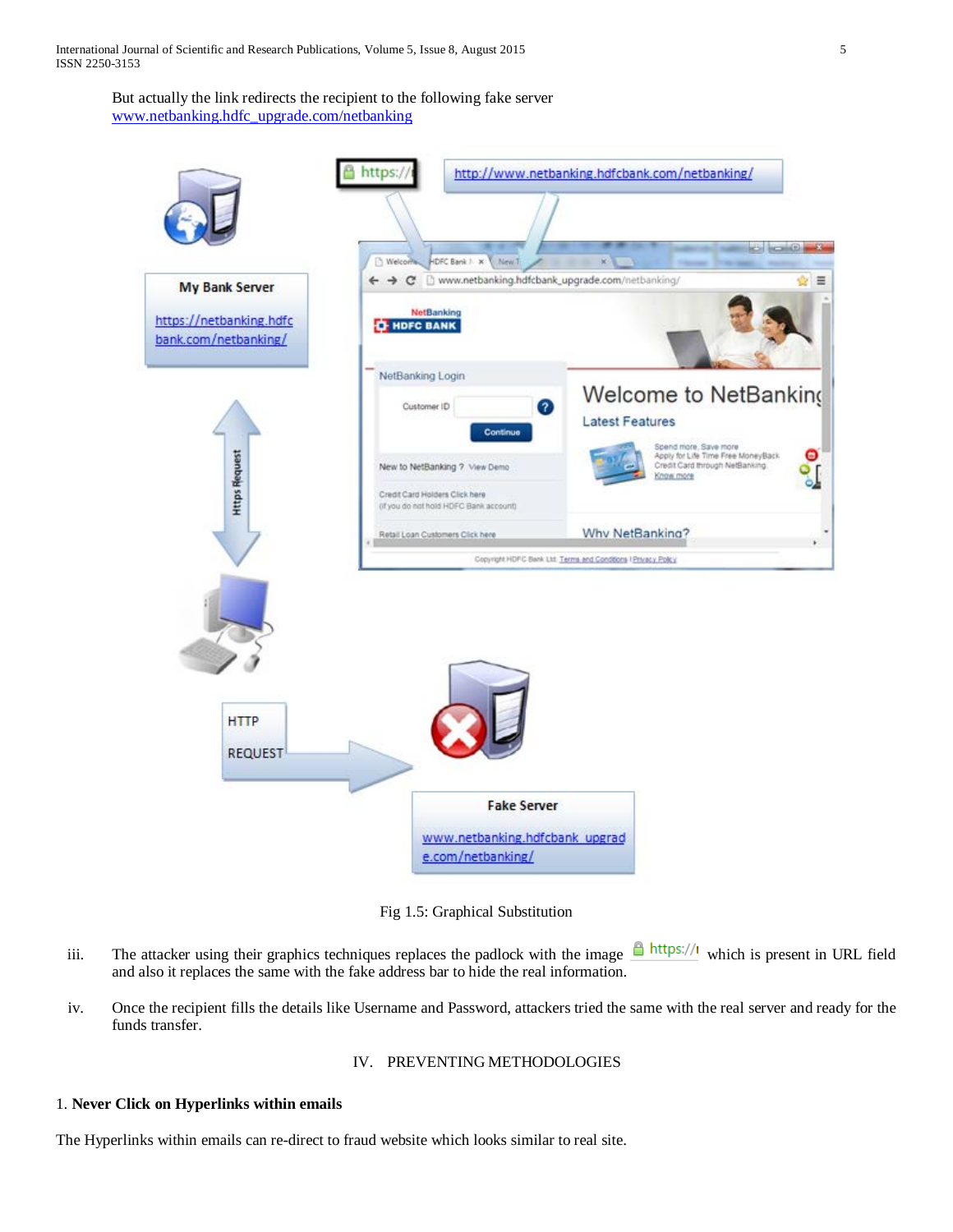If you are not 100 percent sure of the source of the email, then never click on hyperlinks within emails, whether it comes from a legitimate company or from other source. Instead of this, you can type the URL in the Internet browser address bar, or call the company on a contact number for verification and make sure it is genuine.

## 2. **Never download anything from an un-trusted website**

Whenever you download anything from an un-trusted website, you also receive Trojan or other viruses with that download file. When you double click on the downloaded file, the virus got activated and ready to steal your information. So to prevent from these frauds, always download from trusted websites only.

## 3. **Use Anti-Virus Software**

To protect against Trojan horse and other virus attacks, use anti-virus software which can detect and delete virus files before they can attack your computer. It is important to keep all anti-virus software up to date with vendor updates. These virus programs can search your computer for personally sensitive information and pass this information to attackers.

## 4. **Keep Software Updated (Operating Systems & Browsers)**

Many computer attackers are continually finding vulnerabilities in operating systems and Internet Browsers. Software vendors are constantly updating their software to fix these vulnerabilities and protect consumers. So always keep all the used software updated.

#### 5. **Always look for "https" and a padlock on a site that requests personal information**

Information entered on an Internet Web Site can be intercepted by a third party. So the websites having **https** and **padlock** protects you from these kinds of activities as shown in Fig 1.6. When submitting sensitive financial and personal information on the Internet, look for the locked padlock on the Internet browser's status bar or the "https://" at the start of the URL in the address bar. The absence of these indicators shows that the web site is definitely not secure.



Fig 1.6: Padlock with HTTPS

When you click on the Padlock as shown in Fig 1.7, the pop-up related to certificate opens, then click on the **View Certificates**, after that another pop-up window opens which contains the certificate details from where you validate the web server.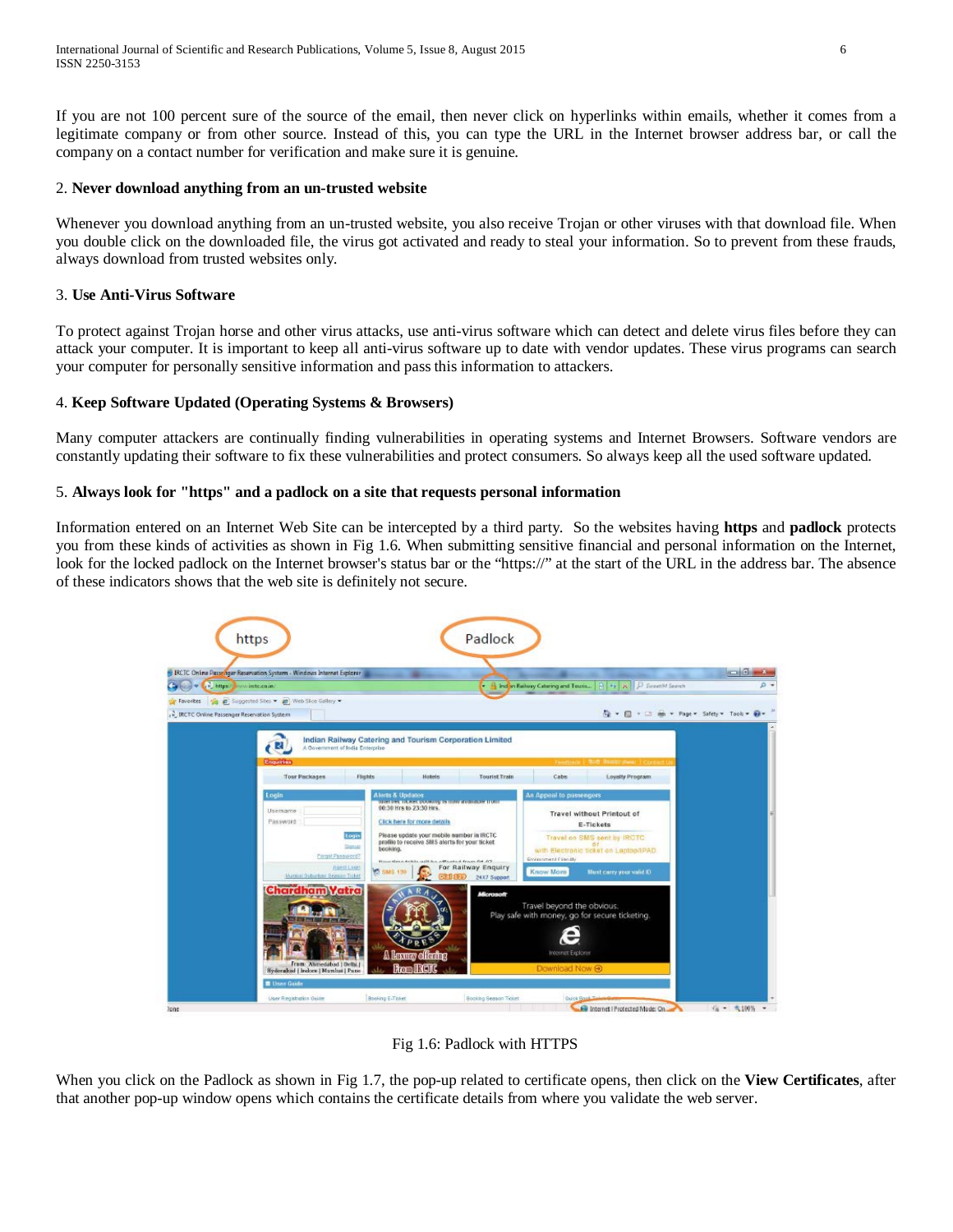

Fig 1.7: View Certificates

## 6. **Keep your Computer clean from Spyware**

Spyware & Adware are files that can be installed on your computer, even if you don't want them. It monitors your Internet browsing patterns like you are searching for purchasing anything and keep an eye on your purchasing and provides the same information to companies.

For example:

If you've downloaded some music, files or documents and suddenly started getting annoying ads popping up on your screen, you could definitely be infected with Spyware and/or Adware! The website which is most popular for downloading songs (www.songspk.pk) is the best example of this.

## 7. **Report Phishing Emails**

You can report phishing email to reportphishing@antiphishing.org. The Anti-Phishing Working Group is a group of ISPs, security vendors, financial institutions and law enforcement agencies, uses these reports to fight phishing. For more information check Identity Theft Help Sites below:

- <http://www.consumer.gov/idtheft/>
- <http://www.identity-theft-help.us/>
- <http://www.identitytheft.org/>
- <http://www.usdoj.gov/criminal/fraud/idtheft.html>
- <http://www.ifccfbi.gov/index.asp>
- <http://www.fbi.gov/scams-safety/fraud>

## V. CONCLUSION

Now you understand the Phishing Attacks and their Preventing measures, so it is highly recommended to use the preventing methodologies in day to day life to be secure and safe from the Phishing Attacks. So the conclusion is that we cannot stop these kinds of Attacks but we can follow the safety measures to prevent from this.